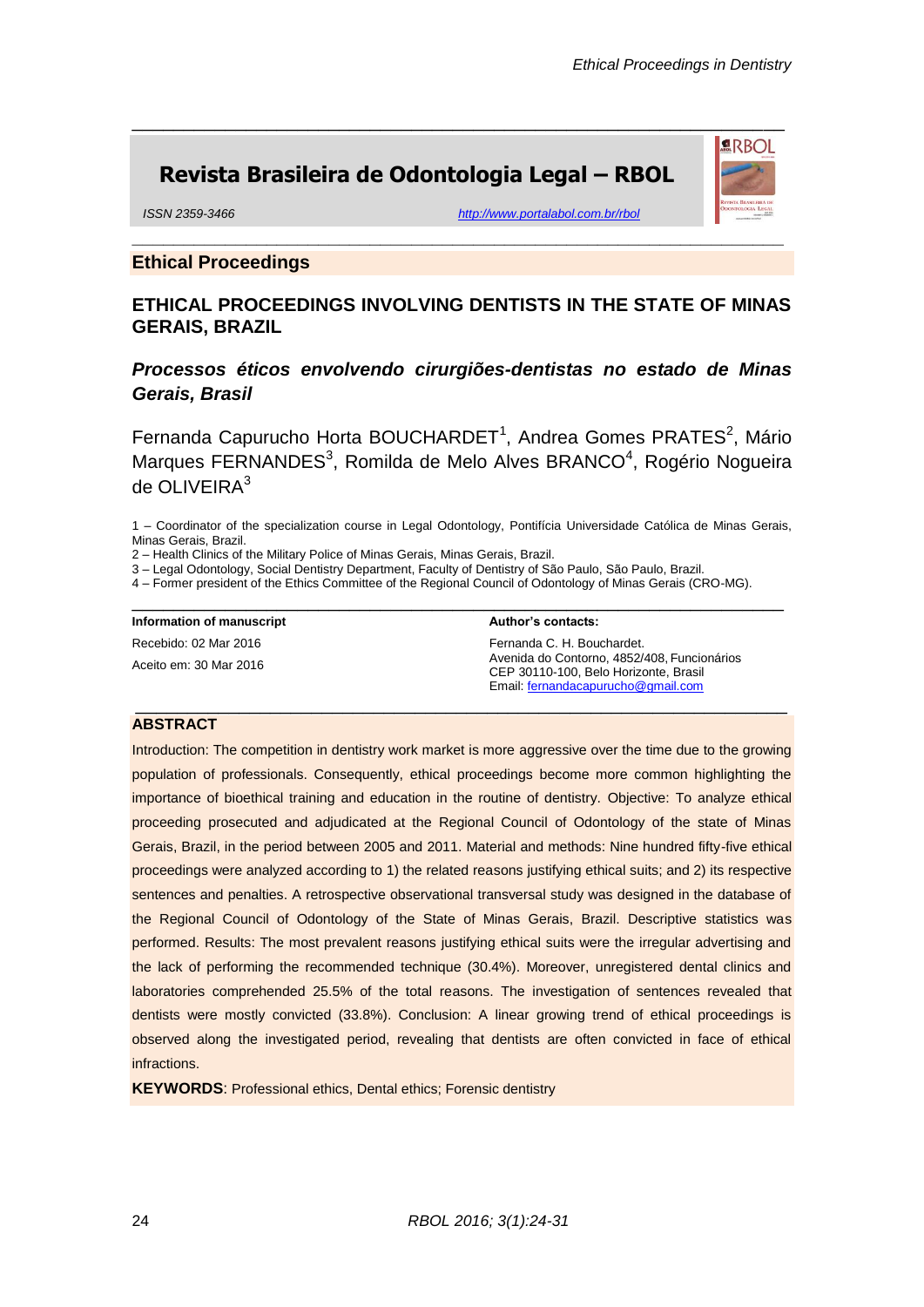#### **INTRODUCTION**

According to the Federal Council of Dentistry, there were nearly 250,000 dentists in Brazil in 2012. Moreover, given the growing number of dentistry schools, more than 9.000 professionals enter the Brazilian market annually<sup>1</sup>. The competition in the dentistry work market is aggressive due to the growing population of dentists (around 5.7% per year) in face of the annual growth of the general population (around 1.6%.per  $\chi$ year)<sup>2,3</sup>. On the other hand, patients became more informed, questioning the suggested treatment plans and requiring optimal outcomes<sup>4</sup>. The professionals inserted into the work market, through a continuous flow, should receive a complete dental education, based on the National Curricular Guidelines for dentistry undergraduation courses, which includes humanistic, legal and ethical principles<sup>5</sup>. However, such support is not always provided, culminating in a large number of professionals unaware of ethical obligations.

The first Brazilian Code of Dental Ethics was introduced in 1976 $^{6}$ . It established fundamental principles of dental ethics which were gradually modified in the following years up to the present date $6$ . Specifically, the code compiles the rights

and duties of dental professionals, as well as the ethical infringements and its respective penalties. In addition, the Code of Ethical Procedures in Dentistry was created by the Federal Council of Odontology including the procedural standards guiding the disciplinary proceedings at the Regional Councils of Odontology<sup>7</sup>. In this context, dentists must be aware of their role in society acting in compliance with their moral consciousness, not disregarding the normative ethical precepts nationally established<sup>8,9</sup>.

Despite the importance of following ethical standards during practical clinic activities, the ethical complaints are detected in an increasing trend in the archives of Brazilian Regional Councils of Odontology. Thus, the present study is justified in order to investigate ethical suits prosecuted and adjudicated at the Regional Council of Odontology of Minas Gerais, Brazil, exposing essential information to avoid the continuous increasing trend of ethical complaints in dentistry.

#### **MATERIAL AND METHODS**

The present cross-sectional survey consisted of a retrospective observation on the annual statistical data from the Regional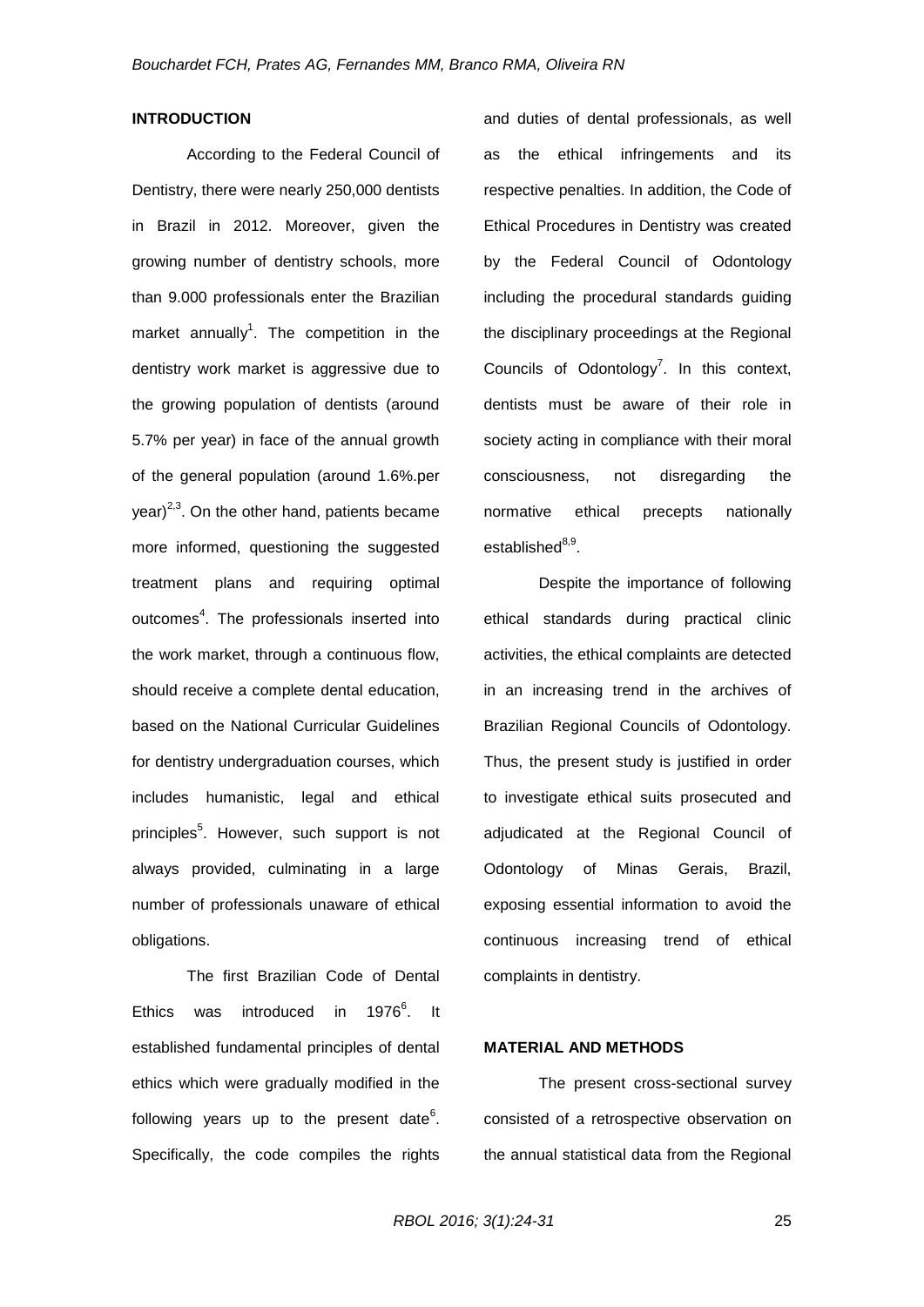Council of Dentistry of the State of Minas Gerais, Brazil. The sample consisted of 955 ethical proceedings prosecuted and adjudicated in the period between 2005 and 2011.

The sample was analyzed by a single investigator, considering the 1) reasons justifying ethical demands involving dentists; and 2) its respective legal sentences and penalties. The collected data was arranged in tables and submitted to univariate and bivariate analysis using the software SPSS 19 (Statistical Product and Service Solutions<sup>®</sup>, , Chicago, USA). Descriptive statistics was used to explore the information obtained. Association Chisquare test was employed to assess differences between types of complaints and legal sentences.

#### **RESULTS**

Table 1 shows the distribution of reasons justifying ethical demands involving dentists. The most prevalent reasons were 1) the irregular advertising (30.4%), and 2) inadequate technical performances (30.4%).

| rable T - Sample distribution according to the reason justifying ethical proceedings.<br><b>Complaint</b> | 2005           | 2006           | 2007           | 2008           | 2009           | 2010           | 2011         | <b>Total</b>   | %                 |
|-----------------------------------------------------------------------------------------------------------|----------------|----------------|----------------|----------------|----------------|----------------|--------------|----------------|-------------------|
| Irregular Advertising                                                                                     | $\overline{7}$ | 8              | 22             | 39             | 63             | 38             | 113          | 290            | 30.4 <sup>a</sup> |
| Technical<br>Performance                                                                                  | 22             | 33             | 44             | 32             | 56             | 55             | 48           | 290            | 30.4 <sup>a</sup> |
| <b>Unregistered Clinic</b><br>or Laboratory                                                               | $\overline{7}$ | 34             | 24             | 45             | 44             | 30             | 60           | 244            | $25.5^{b}$        |
| DS x DS <sup>*</sup>                                                                                      | 3              | 3              | 5              | $\overline{2}$ | 6              | 3              | 9            | 31             | $3.2^{\circ}$     |
| Unregistered<br>Professional                                                                              | 5              | $\overline{0}$ | $\overline{0}$ | $\mathbf{1}$   | 11             | $\overline{4}$ | 8            | 29             | 3.0 <sup>c</sup>  |
| <b>Irregular Practice</b>                                                                                 | 2              | 1              | 4              | $\overline{4}$ | 9              | 1              | 3            | 24             | $2.5^{\circ}$     |
| Concealment                                                                                               | $\mathbf 0$    | $\overline{7}$ | $\overline{0}$ | 2              | 6              | $\overline{4}$ | 3            | 22             | $2.3^{\circ}$     |
| <b>Unethical Conduct</b>                                                                                  | $\Omega$       | 3              | 3              | 1              | $\Omega$       | $\Omega$       | 0            | $\overline{7}$ | 0.7 <sup>c</sup>  |
| Relationship                                                                                              | 3              | 2              | $\overline{0}$ | $\mathbf{1}$   | $\overline{0}$ | $\mathbf 0$    | $\mathbf{1}$ | $\overline{7}$ | 0.7 <sup>c</sup>  |
| <b>Tax Crime</b>                                                                                          | $\Omega$       | 1              | $\Omega$       | $\Omega$       | 2              | $\Omega$       | 3            | 6              | 0.6 <sup>c</sup>  |
| <b>False Certificate</b>                                                                                  | $\Omega$       | $\Omega$       | $\overline{0}$ | $\mathbf{1}$   | $\Omega$       | 1              | $\mathbf{1}$ | 3              | 0.3 <sup>c</sup>  |
| Sale<br>Certificate/Receipt                                                                               | $\Omega$       | $\mathbf 0$    | $\mathbf 0$    | $\mathbf 0$    | $\mathbf 0$    | 1              | 0            | 1              | $0.1^\circ$       |
| Offense to the<br>Council                                                                                 | $\mathbf{0}$   | $\overline{0}$ | 0              | $\mathbf 0$    | 1              | $\mathbf 0$    | $\mathbf 0$  | 1              | 0.1 <sup>c</sup>  |
| <b>Total</b>                                                                                              | 49             | 92             | 102            | 128            | 198            | 137            | 249          | 955            | 100.0             |

Table 1 - Sample distribution according to the reason justifying ethical proceedings.

\*DS: Dentist. Different superscripts (a, b, c) indicate significant difference (p<0.05).

Table 2 shows the penalties incurred over the studied period, of which "confidential notice" emerged as the most prevalent penalty (19.1%) among convicted dentists. Table 3 shows the penalties in relation to adjudication at the Regional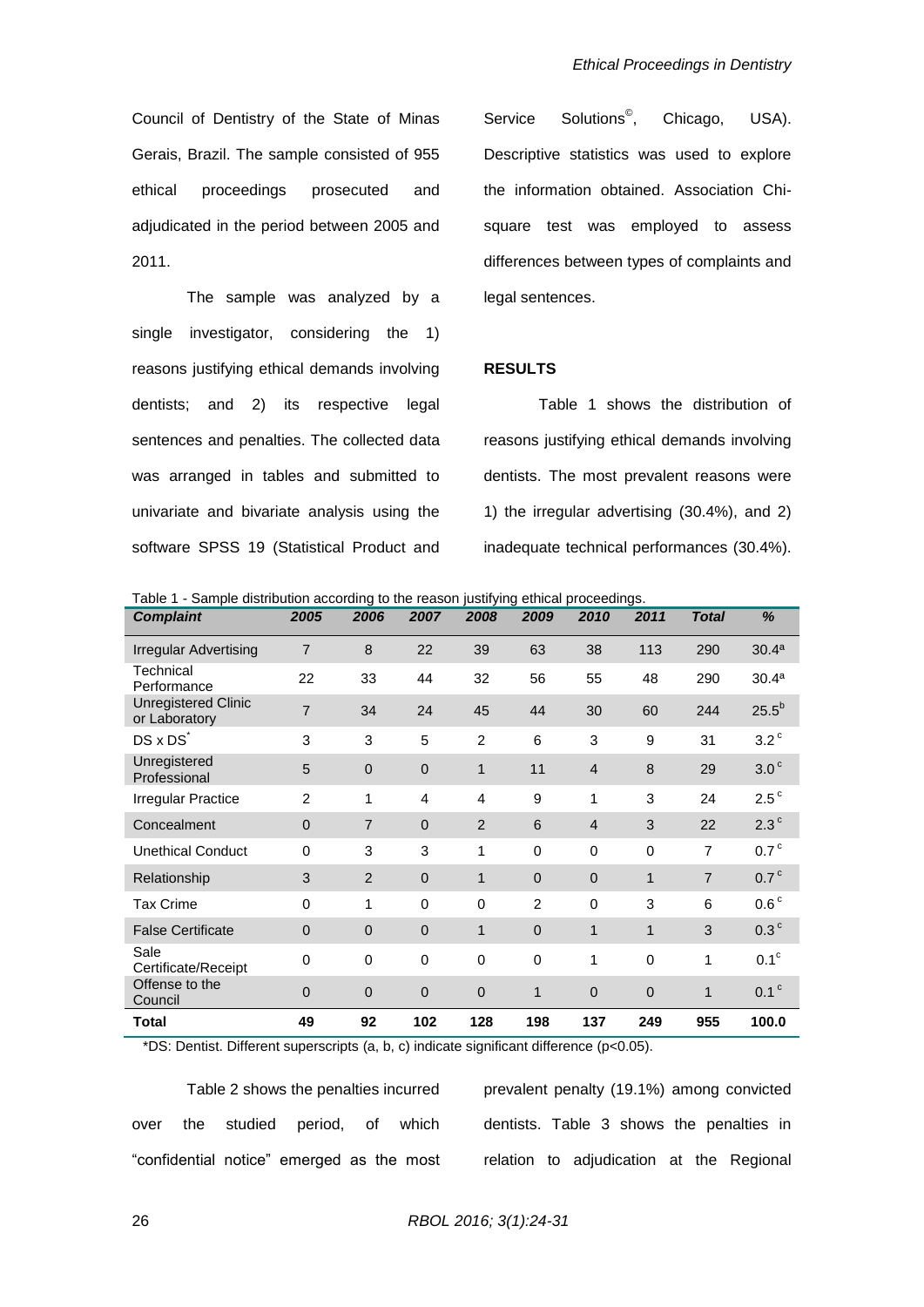Council of Odontology of Minas Gerais, revealing a higher amount of convictions compared to acquittals. The same trend is

observed in the sentences of ethical proceedings of the Federal Council of Odontology (Table 4).

|  | Table 2 - Distribution of processes according to penalties. |  |  |  |  |  |
|--|-------------------------------------------------------------|--|--|--|--|--|
|--|-------------------------------------------------------------|--|--|--|--|--|

| <b>Penalties</b>                        | 2005         | 2006           | 2007           | 2008         | 2009         | 2010        | 2011 | Total | %                 |
|-----------------------------------------|--------------|----------------|----------------|--------------|--------------|-------------|------|-------|-------------------|
| <b>Confidential Notice</b>              | 9            | 17             | 17             | 28           | 53           | 17          | 41   | 182   | $19.1^{b}$        |
| <b>Confidential Censure</b>             | 1            | $\overline{4}$ | 4              | 10           | 18           | 11          | 13   | 61    | $6.4^\circ$       |
| <b>Public Censure</b>                   | 1            | 1              | 3              | 8            | 16           | 13          | 1    | 43    | $4.5^{\circ}$     |
| <b>Practice Suspension</b>              | $\Omega$     | 0              | $\Omega$       | 1            | 3            | 1           | 6    | 11    | 1.2 <sup>d</sup>  |
| <b>Public Censure and Fine</b>          | $\Omega$     | 1              | 2              | $\mathbf{1}$ | $\mathbf{0}$ | $\mathbf 0$ | 2    | 6     | 0.6 <sup>d</sup>  |
| Confidential Notice and<br>Fine         | $\mathbf{0}$ | $\Omega$       | 3              | 2            | $\Omega$     | 0           | 3    | 8     | 0.8 <sup>d</sup>  |
| <b>Confidential Censure and</b><br>Fine | $\mathbf 0$  | $\overline{0}$ | $\overline{0}$ | $\mathbf 0$  | $\mathbf{0}$ | $\mathbf 0$ | 3    | 3     | 0.3 <sup>d</sup>  |
| Practice Suspension and<br>Fine         | $\mathbf 0$  | 0              | 0              | 0            | 0            | 0           | 1    | 1     | 0.1 <sup>d</sup>  |
| Acquitted                               | 38           | 69             | 73             | 78           | 108          | 95          | 179  | 640   | 67.0 <sup>a</sup> |
| Total                                   | 49           | 92             | 102            | 128          | 198          | 137         | 249  | 955   | 100.0             |

Different superscripts (a, b, c, d) indicate significant difference (p<0.05).

Table 3 - Distribution of proceedings according to penalties and sentences at the Regional Council of Odontology of Minas Gerais, Brazil.

|                  |       | <b>Condemned</b><br><b>No Answer</b> |       |               | <b>Acquitted</b> |               |         |  | P-value |
|------------------|-------|--------------------------------------|-------|---------------|------------------|---------------|---------|--|---------|
|                  | Freq. | $\%$                                 | Freq. | $\frac{9}{6}$ | Frea.            | $\frac{9}{6}$ |         |  |         |
| <b>Penalties</b> | 482   | $50.5^a$                             | 322   | $33.8^{b}$    | $150^a$          | 177 $\degree$ | < 0.001 |  |         |

Different superscripts (a, b, c) indicate significant difference (p<0.05). One ethical proceeding did not report penalties (n=954).

|                     |  | Table 4 - Distribution of proceedings according to penalties and sentences at the Federal Council of |  |  |  |  |  |
|---------------------|--|------------------------------------------------------------------------------------------------------|--|--|--|--|--|
| Odontology, Brazil. |  |                                                                                                      |  |  |  |  |  |

|           | <b>No Answer</b> |               |       | <b>Condemned</b> |        | <b>Acquitted</b> | P-value |
|-----------|------------------|---------------|-------|------------------|--------|------------------|---------|
|           | Frea.            | $\frac{9}{6}$ | Frea. | $\frac{9}{6}$    | Frea.  | $\%$             |         |
| Penalties | 884              | $100^a$       | 48    | 100 <sup>b</sup> | $22^a$ | $100^{\circ}$    | < 0.001 |

Different superscripts (a, b, c) indicate significant difference (p<0.05). One ethical proceeding did not report penalties (n=954).

### **DISCUSSION**

The analysis of the sample (n=955) shows a larger number of ethical procedures in the State of Minas Gerais, Brazil, in comparison to the states of Santa Catarina and Ceará, Brazil $^{7,10}$ , and a similar amount

compared to the state of São Paulo, Brazil<sup>11</sup>. Specifically, table 1 indicates an increasing linear trend in the number of ethical proceedings at the Regional Council of Odontology of Minas Gerais throughout the years of the studied period. The same trend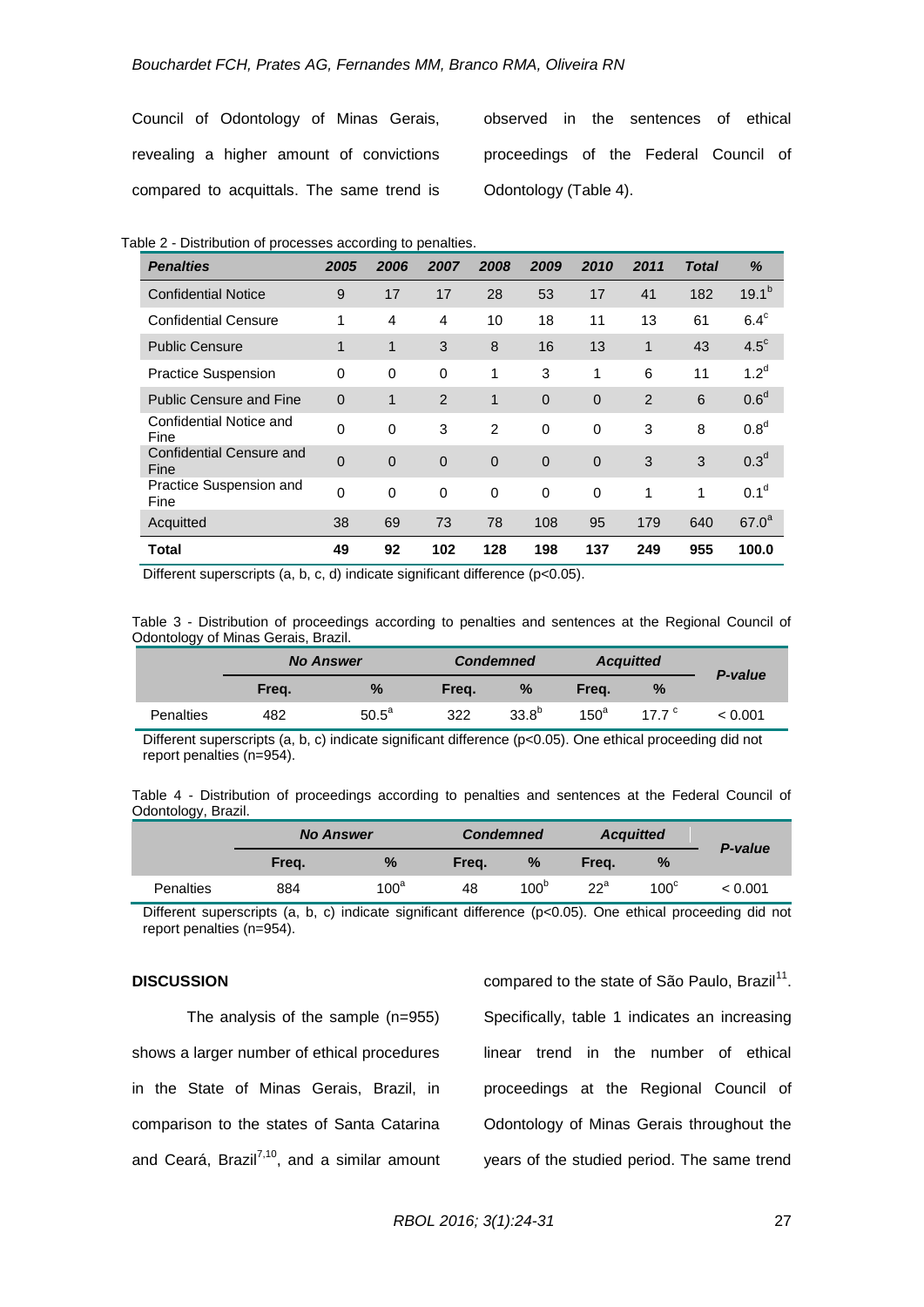was observed in the Regional Councils of Odontology of the states of Ceará and São Paulo<sup>10,11</sup>. It is potentially explained due to the unprepared professionals unaware of the ethical standards of daily clinics<sup>12</sup>. Table 1 also reveals a high percentage of ethical demands regarding dental treatment itself (technical performance: 30.4%), suggesting an incomplete academic formation of undergraduate students. In addition to the technical performance, irregular advertising is accountable as one of the most recurrent ethical complaints at the Regional Council of Odontology of Minas Gerais<sup>13</sup>.

Concerning the irregular advertising, the number of infringements has increased on an annual basis revealing the lack of knowledge regarding the regulations of the national Code of Dental Ethics<sup>12</sup>. However, in the state of Minas Gerais this percentage is about 20% lower compared to the state of Santa Catarina, in which 50% of the total complaints concerned the advertisement in dentistry in the period between 1994 and  $2006^{7,12,14}$ . Despite that, the present study analyzed a sample from a more recent period, justifying the decreased percentage of irregular advertising due to the updated changes made on the chapters related to

communication in dentistry, in the Code of Dental Ethics.

Complaints regarding technical performance are still frequent among ethical infringements, with 30.4% of the total proceedings, which may be associated to a new professional/patient relationship. Similarly, in the state of Ceará, technical performance represents almost half (43.59%) of the complaints at the Regional Council<sup>10</sup>. Yet in the state of Santa Catarina, the most frequent complaints were: irregular advertising, representing 56.5% of the cases; followed by concealing illegal and irregular practice, representing 11.0%; and possible inaccuracy of technical performance, representing 7.9% of the  $cases^7$ .

Moreover, the present study also investigated the prevalence of unregistered clinics and laboratories. The results show that some professionals still insist on disrespecting the Code of Dental Ethics, proliferating irregular clinics and laboratories, directly harming the public oral health. These infringements are potentially solved improving the ethical and bioethical knowledge in the undergraduation courses, creating a solid basis for the education of dental professionals<sup>8,12,15</sup>.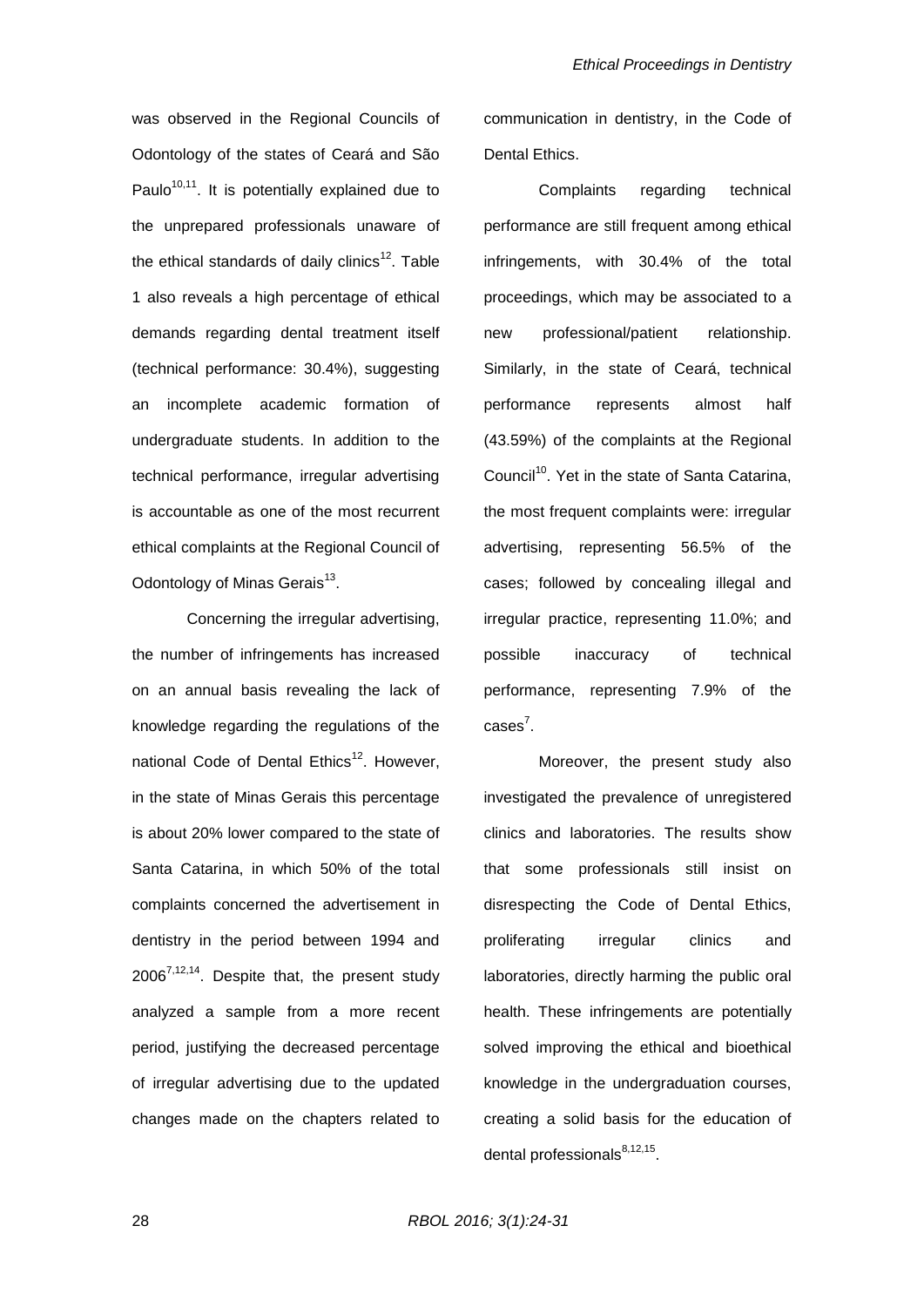Further on, the analysis of judgments revealed a trend for the conviction of accused dentists<sup>16</sup> as it was observed in similar studies both in Brazilian northern  $(57.14\%)$ <sup>10</sup> and southern regions  $(62.3\%)^7$ . These data differ in the northeastern region, specifically in the state of Paraiba, in which only 8.46% of all the registered proceedings received penalties. The variation into the amount of ethical convictions in the Regional Councils of Brazil, is highly related to the general results for ethical convictions considering the Federal Council of Odontology (table 4), which is also divided, reporting 48% of convictions.

In this context, the obtained outcomes highlight the need for more structured undergraduation courses, in which ethical and bioethical aspects of dentistry should be constantly exposed in face of the clinical routine.

### **FINAL CONSIDERATIONS**

Throughout the years, there was a linear growing trend in the number of proceedings at the Regional Council of Dentistry of Minas Gerais, Brazil. The prevailing reason for ethical complaints was the irregular advertising, condemning a large number of dentists. Based on that, the undergraduation courses of dentistry should improve the ethical and bioethical support provided during the professional formation, creating a solid basis for further clinical practice.

#### **RESUMO**

Introdução: O mercado de trabalho se torna mais agressivo e competitivo em Odontologia ao passo que a população de profissionais de torna cada vez maior. Consequentemente, processos éticos se tornam mais comuns destacando a importância da bioética na esfera odontolegal. Objetivo: Analisar 955 processos éticos instaurados e julgados, no período entre 2005 e 2011, no Conselho Regional de Odontologia de Minas Gerais, Brasil. Material e método: Objetivou-se estudar a evolução anual dos processos éticos; os motivos que originaram suas demandas; e as suas respectivas sentenças. Uma investigação observacional transversal foi realizada na base de dados do Conselho Regional de Odontologia do estado de Minas Gerais, Brasil, abordando as informações obtidas de forma descritiva. Resultados: Novecentos e cinquenta e cinco processo éticos foram detectados no período entre os anos de 2005 e 2011. Os motivos mais prevalentes para a instauração dos processos foram a publicidade irregular e o erro na realização de determinado procedimento técnico (30.4%). Clínicas odontológicas e laboratórios de prótese não registrados no conselho representaram 25.5% do total amostral. Em sua maioria, os Cirurgiões-dentistas foram condenados (33.8%). Conclusão: Observa-se uma tendência de crescimento linear no número de processo éticos instaurados no Conselho Regional de Odontologia de Minas Gerais durante o período estudado, no qual Cirurgiões-dentistas são frequentemente condenados por suas condutas antiéticas.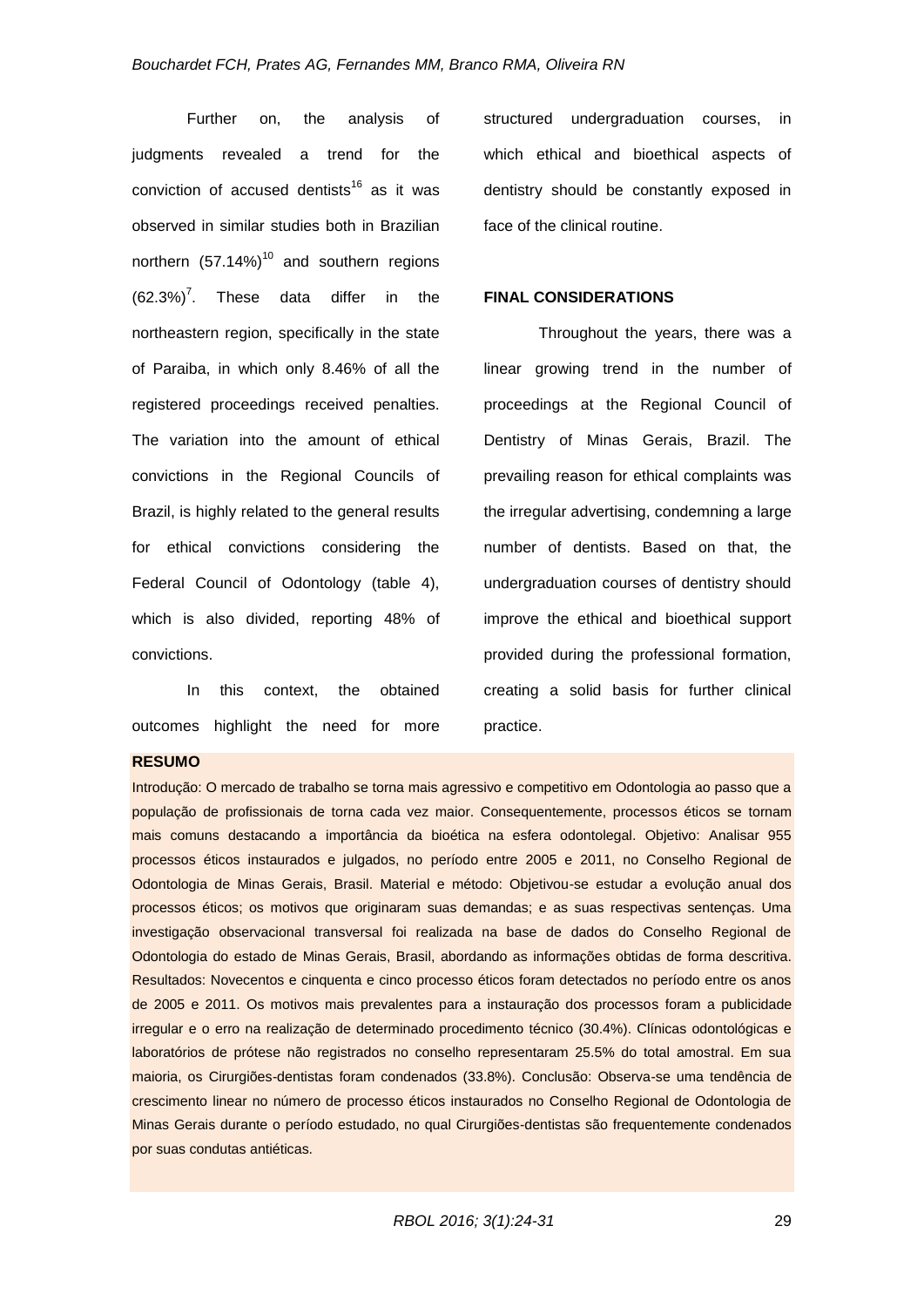## **PALAVRAS-CHAVE**

Ética profissional; Ética odontológica; Odontologia legal.

#### **REFERÊNCIAS**

- 1. Paranhos LR, Ricci ID, Scanavini MA, Bérzin F, Ramos AL. An analysis of the dentistry job market in the southern region of Brazil. RFO. 2009; 14(1): 7-13. Portuguese.
- 2. Amorim AG, Souza ECF. Ethical problems experienced by dentists: dealing with bioethics to wide the view on the daily professional practice. Ciênc Saúde Coletiva. 2010; 15(3): 869-78. [http://dx.doi.org/10.1590/S1413-](http://dx.doi.org/10.1590/S1413-81232010000300030) [81232010000300030.](http://dx.doi.org/10.1590/S1413-81232010000300030)
- 3. Paranhos LR, Benedicto EM, Fernandes MM, Viotto FRS, Daruge Jr E. Ethical and legal implications of marketing in Dentistry. RSBO. 2011; 8(2): 219-24. Portuguese.
- 4. Sassi C, Francesquini Júnior L, Fernandes MM, Picapedra A, Bragança DPP, Daruge Júnior E. Effective use of dental marketing in Uruguayan cooperative field. Actas Odontol. 2011; 8(1): 5-13. Spanish.
- 5. Brasil. Resolução CNE/CES, de 19 de Fevereiro de 2002. Institui diretrizes curriculares nacionais do curso de graduação em Odontologia. Disponível em: [http://portal.mec.gov.br/cne/arquivos/pdf/CE](http://portal.mec.gov.br/cne/arquivos/pdf/CES032002.pdf) [S032002.pdf.](http://portal.mec.gov.br/cne/arquivos/pdf/CES032002.pdf) Acesso em: 02 de Março de 2016.
- 6. Brasil. Lei n. 4.324, de 14 de Abril de 1964. Institui o Conselho Federal e os Conselhos Regionais de Odontologia. Disponível em: [http://legislacao.planalto.gov.br/legisla/legisl](http://legislacao.planalto.gov.br/legisla/legislacao.nsf/Viw_Identificacao/lei%204.324-1964?OpenDocument) [acao.nsf/Viw\\_Identificacao/lei%204.324-](http://legislacao.planalto.gov.br/legisla/legislacao.nsf/Viw_Identificacao/lei%204.324-1964?OpenDocument) [1964?OpenDocument.](http://legislacao.planalto.gov.br/legisla/legislacao.nsf/Viw_Identificacao/lei%204.324-1964?OpenDocument) Acesso em: 02 de Março de 2016.
- 7. Garcia SJ, Caetano JC. O código de ética odontológica e suas infrações: um estudo sobre os processos éticos-profissionais dos Cirurgiões-dentistas do estado de Santa

Catarina. Odontol Clin Cient. 2008; 7(4): 307-13.

- 8. Aires CP, Hugo FN, Rosalen PL, Marcondes FK. Teaching of Bioethics in Dental Graduate Programs in Brazil. Braz Oral Res. 2006; 20(4): 285-9. [http://dx.doi.org/10.1590/S1806-](http://dx.doi.org/10.1590/S1806-83242006000400001) [83242006000400001.](http://dx.doi.org/10.1590/S1806-83242006000400001)
- 9. Fernandes MM, Tinoco RRL, Paranhos LR, Francesquini Jr L, Daruge Jr E. Prosthodontist's perception of the forensic dentistry aspects of dental records. RGO. 2013; 61(3): 357-62.
- 10. Giffoni Filho RIR, Menezes LMB, Oliveira PMC, Chaves MG. Labor disputes on grounds of discipline in a Brazilian regional council of dentistry: a critical analysis. RGO. 2013; 61(2): 245-53.
- 11. Oliveira OF, Kairalla AS, Kairalla RA, Torres FC, Paranhos LR. Profile of ethical complaints made on Dentistry Regional Council of São Paulo – a reflection. Rev Assoc Paul Cir Dent. 2011; 65(2): 142-4. Portuguese.
- 12. Oliveira FT, Sales Peres A, Sales Peres SHC, Yarid SD, Silva RHA. Odontological ethics: knowledge of the students and dentists on the ethical aspects of the profession. Rev Odontol UNESP. 2008; 37(1): 33-9. Portuguese.
- 13. Garbin AJI, Orenha ES, Garbin SAC, Gonçalves PE. Publicity in Dentistry: assessment of the ethical aspects involved. RGO. 2010; 58(1): 85-9. Portuguese.
- 14. Fernandes MM, Oliveira MR, Oliveira OF, Paranhos LR, Daruge Jr E. Irregular publicity advertisement related to a discount card in Odontology: case report. RFO UPF. 2012; 17(1): 86-90. Portuguese.